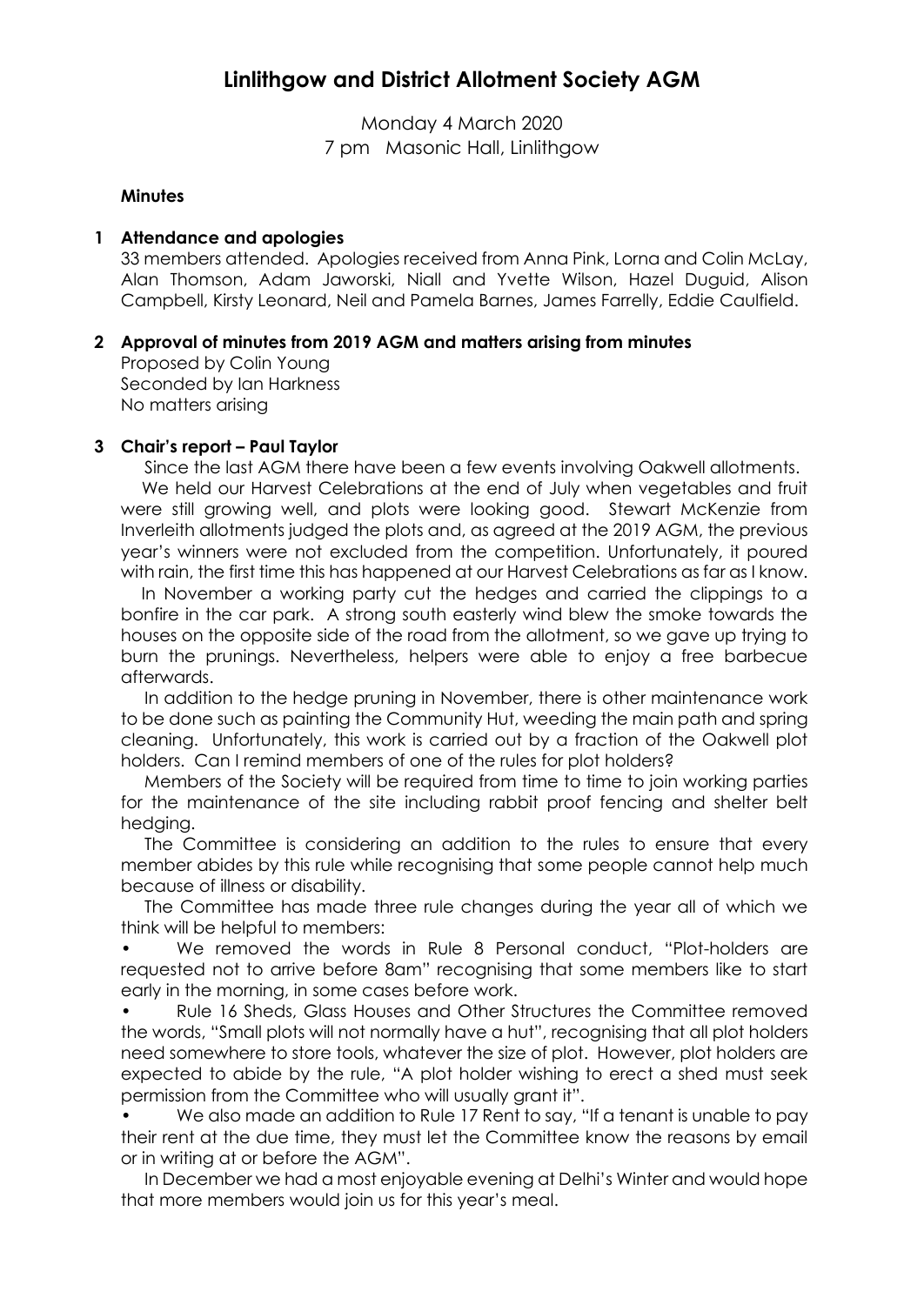Our Potato Day was quite successful although the ferocious winds, heavy rain and snow and sleet showers accounted for lower numbers than usual. Thanks to all members who helped with setting up, selling potatoes, running the kitchen or serving on the checkout

#### **Bee report for 2019-20**

In comparison to the previous year last year was a little disappointing.

With very unsettled weather we had very unsettled bees. Our Queens kept disappearing then re-appearing, it was a very strange year.

Despite this we still managed to harvest 37.5kg of honey and finished the year with 2 hives.

We are still looking for new members to join the bee group, please let one of the committee members know if you might be interested.

 I would like to thank several people. Fenella Duncan our Secretary for her efficient minutes taking and communicating with members. Margaret Mundie our Treasurer for keeping the accounts up to date. Duncan and Margaret Mundie for organising the barbecue for the Harvest Celebrations and hedge trimming day. Margaret and Val Corry carry out the plot inspections on behalf of the Committee. Suzanne Ralston, helped by Alan Nichol, who has taken over as Membership Secretary. Neil Valentine for regularly mowing the grass paths and verges at the allotment. Thanks to Val Corry, Alison and Neil Valentine for organising the purchase of goods for sale on Potato Day. Thanks to Claire Metivier for designing the Potato day poster and for arranging our speaker for the AGM. All members of the Committee for the work they do behind the scenes.

 I would like particularly to thank Ian Harkness for all that he has done during his time as Membership Secretary, a role he has undertaken with great enthusiasm. He has digitised our membership list which helps greatly with keeping track of who are plot holders, plot sizes, change of addresses and rentals.

 Finally, to all LADAS members who have participated and helped in various events – Potato Day, spring cleaning and shed painting, Harvest Celebrations and hedge cutting.

#### **4 Membership report from Suzanne Ralston**

Suzanne thanked Ian for all his help as she recently took over from him as membership secretary. She has let six new plots since taking over and is aware of the increasing interest in the allotments since the regular articles in the Black Bitch magazine. There are now 15 names on the waiting list.

We have stopped using membership cards as they're not required by New Hopetoun gardens or LADAS.

There are new membership agreement forms, Suzanne has emailed those who still don't have one and asks them to contact her. These forms will in future be given to new members and will last for their full tenancy.

#### **5 Treasurer's report from Margaret Mundie**

BoS balance at 1 March 2019 - £6,790.68 RBS account has been closed and added to BoS account.

#### **Income –**

Membership fees £436 Deposit keys £85 Plot rentals £7,532 Relets £172 Lockers £50 Bbq £150 Honey sales £524.84 Jam sales £101

#### **Expenditure –**

Rent paid to landlord £8,406 Others £550.41 Subscriptions £306.67 Site maintenance £172.07 Bbq costs £145.94 Honey/bee costs £162.94 Potatoes, seeds, etc £526.65